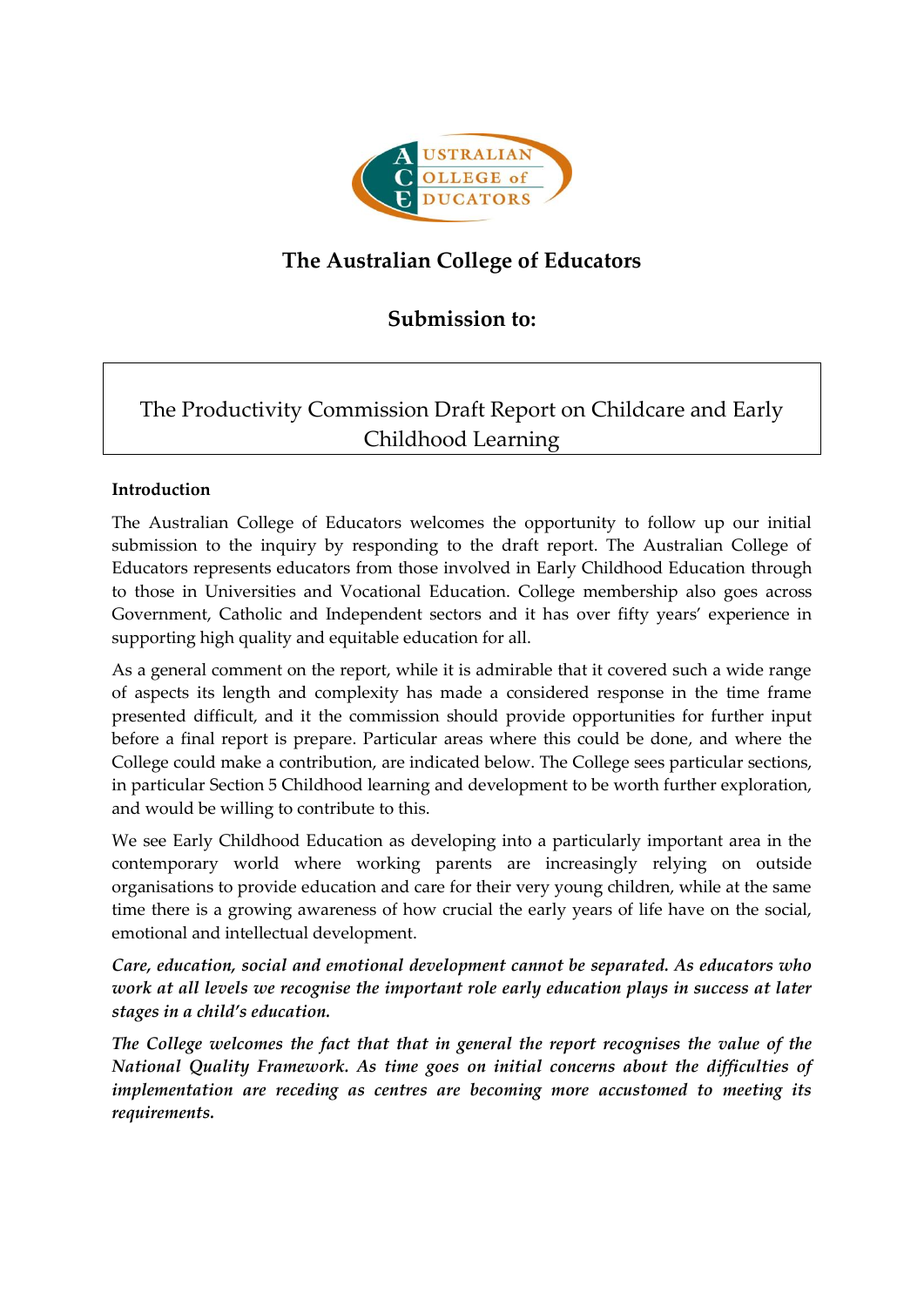*However the College sees the present Quality Framework as a minimum, and maintains that there should be a long term strategy to further increase the qualifications of those in this area, as well as the salaries commensurate with these qualifications*.

#### **The College approach to this submission**

The focus will be on the educational issues covered in this report, but using 'education' in terms of holistic well-being, encompassing intellectual, emotional, social and physical development. Issues of funding, except where the College perceives there are equity or quality issues involved, will be left to those better qualified in these areas.

We will follow the headings as in the draft report.

## **Families using mainstream services — improving the accessibility, flexibility and affordability**

The College feels that these are generally well thought out measures ensuring equitable access to childcare.

However we have concerns regarding Recommendations 8.5 and 8.7. There are many difficulties with a Government being involved in this area and these provisions would compete with Family Day Care (FDC) schemes. The FDC sector has increased significantly in capacity since the NQF was introduced and it would be unfortunate to undermine this in any way,

## **Additional needs children and services — improving the accessibility, flexibility and affordability**

The College believes that the commission has done an excellent job in this area, both in its research and its recommendations.

In regard to Recommendation 5.2 the College would recommend research of integrated service models that currently exist within communities such as Early Childhood Hubs.

#### **Preschool — supporting universal access**

While there is value in forming links between Preschools and primary schools and colocating the two, and while we support universal access there are dangers in removing Preschools from the Early Childhood Framework as their identity and role could be subsumed by the formal education sector.

## **Outside school hours care — improving the accessibility, flexibility and affordability**

With regard to Recommendation 7.4 the College does not see any value in undoing the progress that has been made in this area as the NQF has been implemented. An implication of 7.4, which we reject, is that no particular qualifications are necessary for this role.

#### **Removal of ECEC assistance to some providers**

With regard to Recommendation 10.1, the Not for Profit Sector has played a vital role in providing ECEC and should continue to be supported by tax exemptions.

#### **Workforce participation**

The College strongly supports Recommendation 6.1